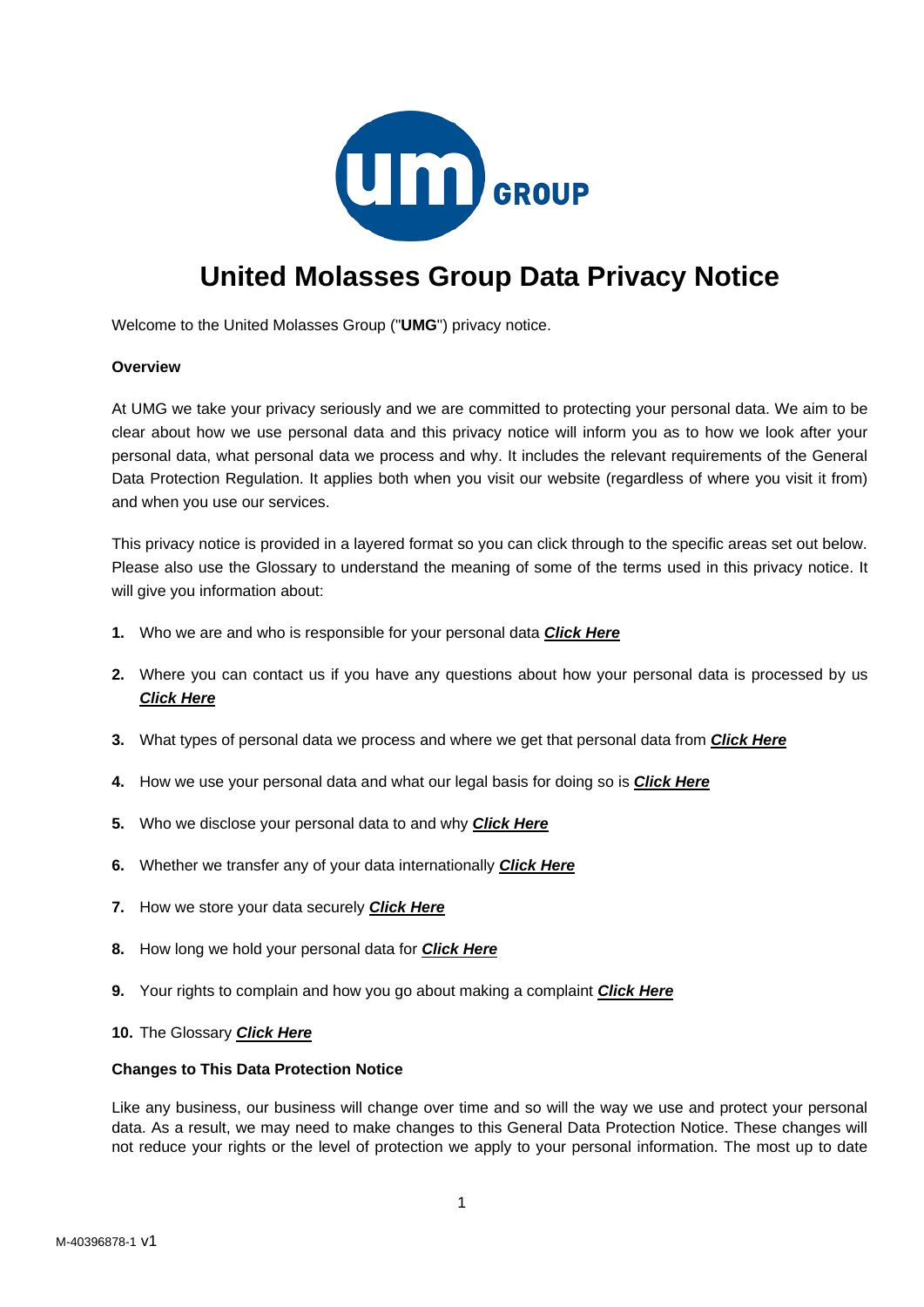General Data Protection Notice will always be published on our website and we will clearly identify the changes we have made in any updates. *[Contact Us](https://www.umgroup.com/contact-us)*.

#### <span id="page-1-0"></span>**1. Important information and who we are**

This privacy notice aims to give you information on how UMG collects and processes your personal data through your dealings with us, including your use of this website or when you purchase a product from us or use any other service we offer.

This website is not intended for children and we do not knowingly collect data relating to children.

It is important that you read this privacy notice together with any other privacy notice or fair processing notice we may provide on specific occasions when we are collecting or processing personal data about you so that you are fully aware of how and why we are using your data. This privacy notice supplements the other notices and is not intended to override them.

## **Controller**

**UMG** is the controller and responsible for your personal data (collectively referred to as "**UMG**", "we", "us" or "our" in this privacy notice). When we refer to UMG we mean:

## **United Molasses Group**

Company Number: NI605189

Registered address: Clarendon House, 23 Clarendon Road, Belfast, BT1 3BG

#### **Third-party links**

This website may include links to third-party websites, plug-ins and applications. Clicking on those links or enabling those connections may allow third parties to collect or share data about you. We do not control these third-party websites and are not responsible for their privacy statements. When you leave our website, we encourage you to read the privacy notice of every website you visit.

# <span id="page-1-1"></span>**2. Where you can contact us if you have any questions about how your personal data is processed by us**

We have appointed a **Data Supervisory Officer** who is responsible for overseeing questions in relation to this privacy notice. If you have any questions about this privacy notice, including any requests to exercise your legal rights, please contact the Data Supervisory Officer [*[privacy@umgroup.com](mailto:privacy@umgroup.com)*].

# <span id="page-1-2"></span>**3. What types of personal data we process, where we get that personal data from**

Personal data, or personal information, means any information about an individual from which that person can be identified. It does not include data where the identity has been removed (anonymous data).

We may need to collect, use, store and transfer different kinds of personal data about you which we have grouped together as follows:

 **Identity Data** includes first name, maiden name, last name, username or similar identifier, marital status, title, date of birth and gender.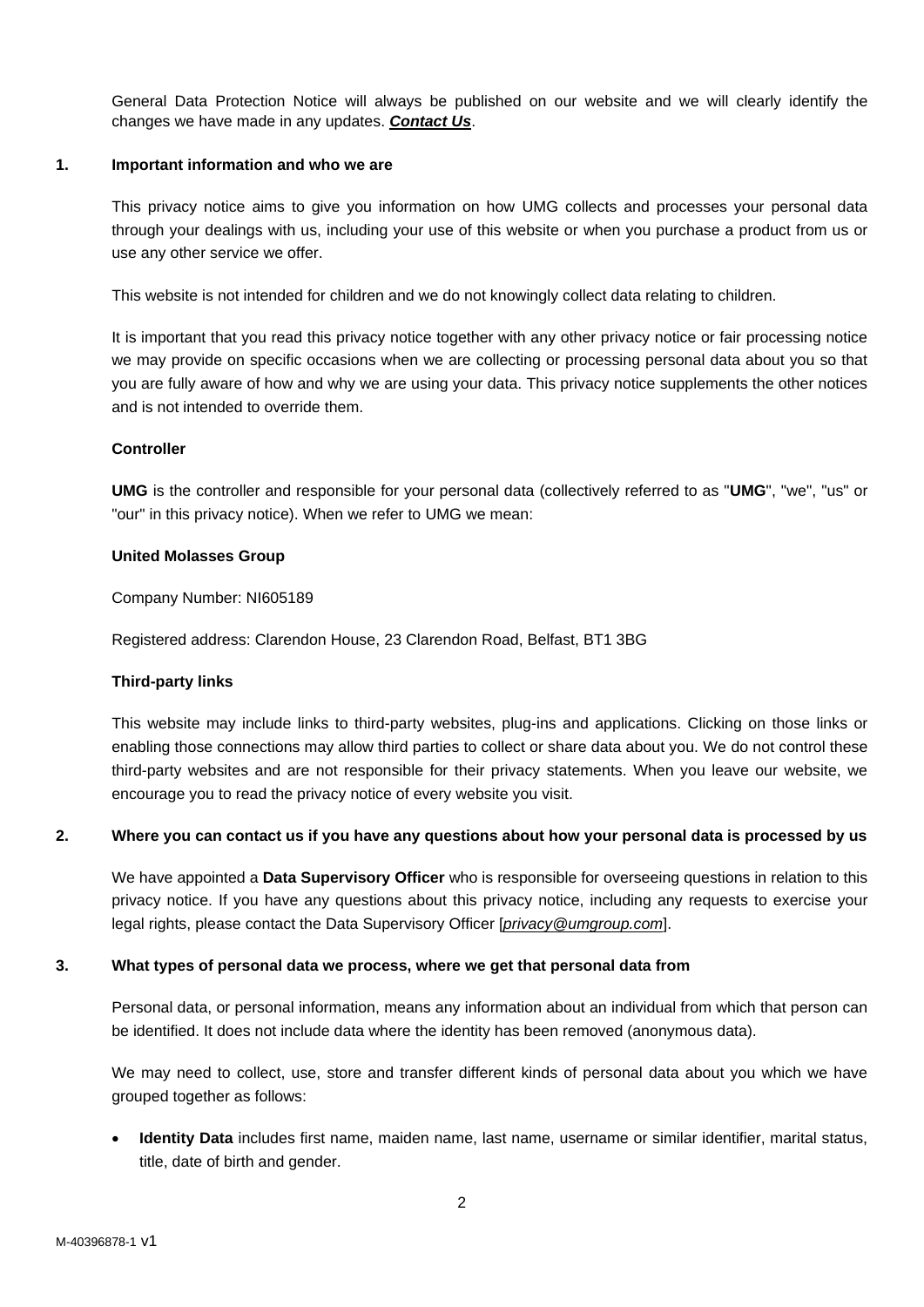- **Contact Data** includes billing address, email address and telephone numbers.
- **Financial Data** includes bank account and payment card details.
- **Transaction Data** includes details about payments to and from you and other details of services you have purchased from us.
- **Technical Data** includes internet protocol (IP) address and other technology on the devices you use to access this website.
- **Marketing and Communications Data** includes your preferences in receiving marketing from us.

We also collect, use and share **Aggregated Data** such as statistical data for any purpose. Aggregated Data may be derived from your personal data but is not considered personal data in law as this data does **not** directly or indirectly reveal your identity. However, if we combine or connect Aggregated Data with your personal data so that it can directly or indirectly identify you, we treat the combined data as personal data which will be used in accordance with this privacy notice.

We do not collect any **Special Categories of Personal Data** about you (this includes details about your race or ethnicity, religious or philosophical beliefs, sex life, sexual orientation, political opinions, trade union membership, information about your health and genetic and biometric data) unless we have your explicit consent to do so. Nor do we collect any information about criminal convictions and offences.

If you fail to provide personal data we may not be able to perform the contract we have or are trying to enter into with you (for example, to provide you with services). In this case, we may have to cancel a service you have with us but we will notify you if this is the case at the time.

# **How is your personal data collected?**

We use different methods to collect data from and about you including through:

- **Direct interactions.** You may give us your Identity, Contact and Financial Data by filling in forms or by corresponding with us by post, phone, email or otherwise. This includes personal data you provide when you:
	- Purchase a product from us; or
	- Give us some feedback.
- **Automated technologies or interactions.** As you interact with our website, we may automatically collect Technical Data about your browsing actions. We collect this personal data by using cookies.

# <span id="page-2-0"></span>**4. How we use your personal data**

We will only use your personal data when the law allows us to. Most commonly, we will use your personal data in the following circumstances:

- Where we need to perform the contract we are about to enter into or have entered into with you.
- Where it is necessary for our legitimate interests (or those of a third party) and your interests and fundamental rights do not override those interests.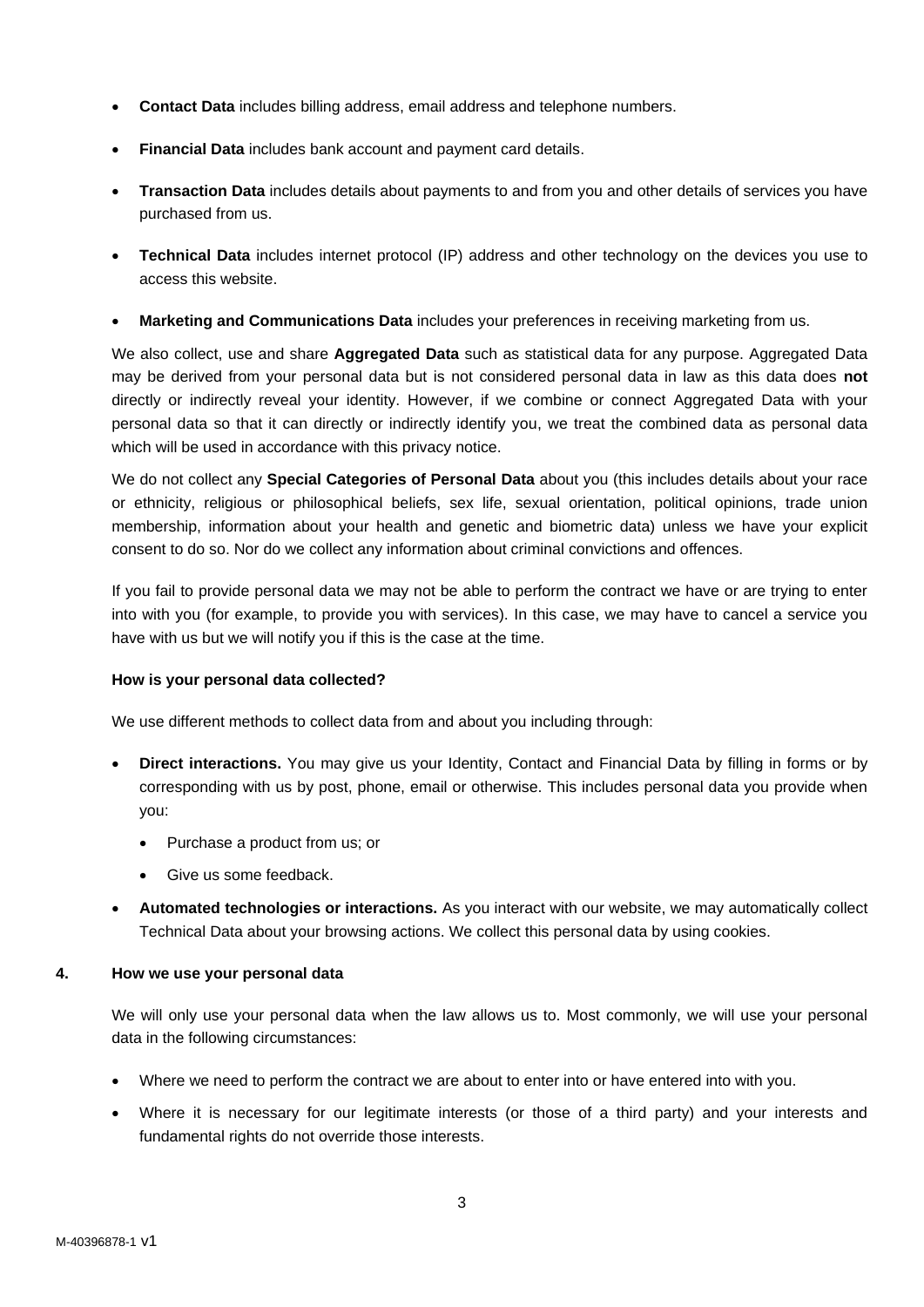Where we need to comply with a legal or regulatory obligation.

Generally we do not rely on consent as a legal basis for processing your personal data.

# **Purposes for which we will use your personal data**

We have set out below, in a table format, a description of all the ways we plan to use your personal data, and which of the legal bases we rely on to do so. We have also identified what our legitimate interests are where appropriate.

Note that we may process your personal data for more than one lawful ground depending on the specific purpose for which we are using your data. Please contact us [*[privacy@umgroup.com](mailto:privacy@umgroup.com)*] if you need details about the specific legal ground we are relying on to process your personal data where more than one ground has been set out in the table below.

| <b>Purpose/Activity</b>                                                                                                                                                                                                               | Type of data                                                                                           | Lawful basis for processing including<br>basis of legitimate interest                                                                                                                                                            |
|---------------------------------------------------------------------------------------------------------------------------------------------------------------------------------------------------------------------------------------|--------------------------------------------------------------------------------------------------------|----------------------------------------------------------------------------------------------------------------------------------------------------------------------------------------------------------------------------------|
| To register you as a new<br>customer                                                                                                                                                                                                  | (a) Identity<br>(b) Contact                                                                            | Performance of a contract with you                                                                                                                                                                                               |
| To process and deliver your<br>purchase including:<br>(a) Manage payments, fees<br>and charges<br>Collect<br>(b)<br>and<br>recover<br>money owed to us                                                                                | (a) Identity<br>(b) Contact<br>(c) Financial<br>(d) Transaction<br>(e) Marketing and<br>Communications | (a) Performance of a contract with you<br>(b) Necessary for our legitimate interests                                                                                                                                             |
| To manage our relationship<br>with you which will include:<br><b>Notify</b><br>(a)<br>you<br>about<br>information relevant to your<br>purchase with us;<br>Notifying you<br>about<br>(b)<br>changes to our terms or<br>privacy policy | (a) Identity<br>(b) Contact<br>(c) Profile<br>(d) Marketing and<br>Communications                      | (a) Performance of a contract with you<br>(b) Necessary to comply with a legal obligation<br>(c) Necessary for our legitimate interests (to<br>keep our records updated and to study how<br>customers use our products/services) |
| To administer and protect<br>business<br>this<br>and<br>our<br>(including<br>website                                                                                                                                                  | (a) Identity<br>(b) Contact                                                                            | (a) Necessary for our legitimate interests (for<br>running<br>business,<br>provision<br>of<br>our<br>administration<br>$\mathsf{I}$<br>services,<br>and<br>network                                                               |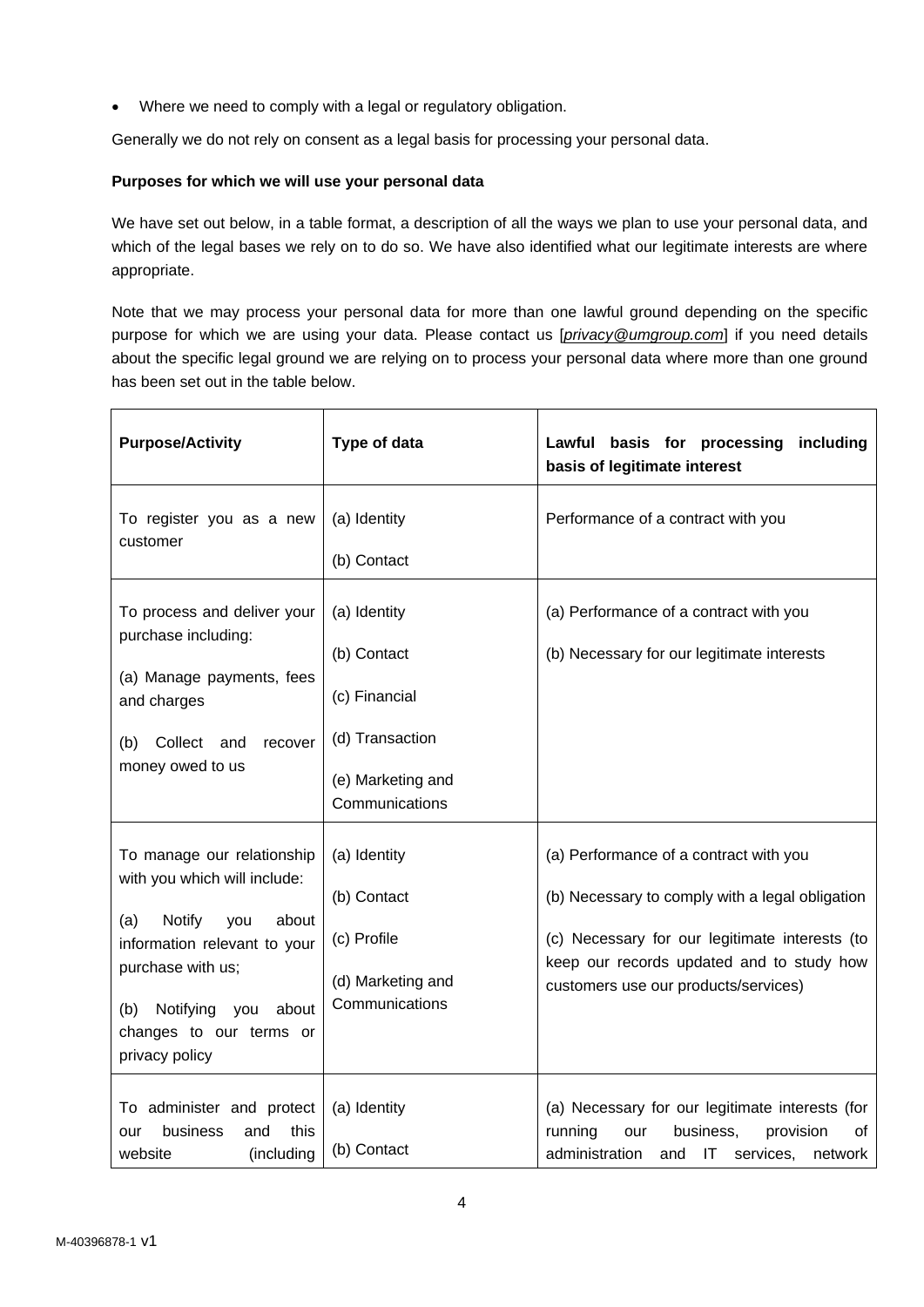| troubleshooting,<br>data<br>analysis, testing, system<br>maintenance,<br>support,<br>reporting and hosting of<br>data) | (c) Technical                                                            | security, to prevent fraud and in the context of<br>business<br>reorganisation<br>or<br>group<br>a<br>restructuring exercise)<br>(b) Necessary to comply with a legal obligation |
|------------------------------------------------------------------------------------------------------------------------|--------------------------------------------------------------------------|----------------------------------------------------------------------------------------------------------------------------------------------------------------------------------|
| To make suggestions and<br>recommendations to you<br>about services that may be<br>of interest to you                  | (a) Identity<br>(b) Contact<br>(c) Technical<br>(d) Usage<br>(e) Profile | Necessary for our legitimate interests (to<br>develop our products/services and grow our<br>business)                                                                            |

## **Marketing**

We strive to provide you with choices regarding certain personal data uses, particularly around marketing and advertising. We have established the following personal data control mechanisms:

## **Promotional offers from us**

We may use your Identity, Contact, Technical, Usage and Profile Data to form a view on what we think you may want or need, or what may be of interest to you. This is how we decide which products, services and offers may be relevant for you (we call this marketing).

You will receive marketing communications from us if you have requested information from us or purchased or services from us and, in each case, you have not opted out of receiving that marketing.

# **Third-party marketing**

We will get your express opt-in consent before we share your personal data with any company outside UMG for marketing purposes.

## **Opting out**

You can ask us to stop sending you marketing messages at any time by following the opt-out links on any marketing message sent to you or by contacting us [*[privacy@umgroup.com](mailto:privacy@umgroup.com)*] at any time.

Where you opt out of receiving these marketing messages, this will not apply to personal data provided to us as a result of a product/service purchase, warranty registration, product/service experience or other transactions.

#### **Cookies**

You can set your browser to refuse all or some browser cookies, or to alert you when websites set or access cookies. If you disable or refuse cookies, please note that some parts of this website may become inaccessible or not function properly. For more information about the cookies we use, please see *<https://www.umgroup.com/terms-and-conditions/cookie-policy>*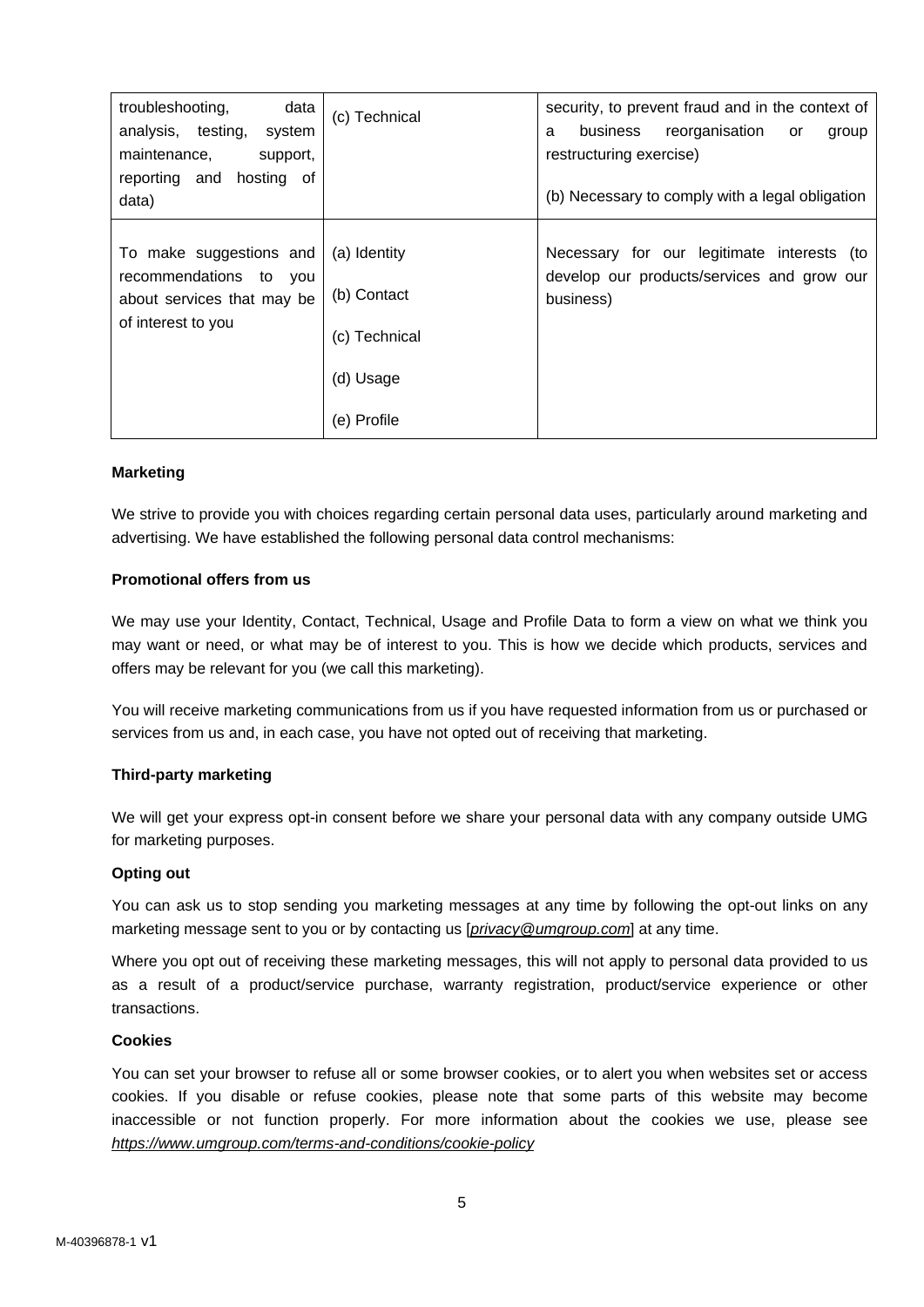## **Change of purpose**

We will only use your personal data for the purposes for which we collected it, unless we reasonably consider that we need to use it for another reason and that reason is compatible with the original purpose. If you wish to get an explanation as to how the processing for the new purpose is compatible with the original purpose, please contact us.[*[privacy@umgroup.com](mailto:privacy@umgroup.com)*].

If we need to use your personal data for an unrelated purpose, we will notify you and we will explain the legal basis which allows us to do so.

Please note that we may process your personal data without your knowledge or consent, in compliance with the above rules, where this is required or permitted by law.

## <span id="page-5-0"></span>**5. Who we disclose your personal data to and why**

We may have to share your personal data with the parties set out below for the purposes set out in the table in paragraph 4 above.

- Internal Third Parties as set out in the Glossary.
- External Third Parties as set out in the Glossary.
- Third parties to whom we may choose to sell, transfer, or merge parts of our business or our assets. Alternatively, we may seek to acquire other businesses or merge with them. If a change happens to our business, then the new owners may use your personal data in the same way as set out in this privacy notice.

We require all third parties to respect the security of your personal data and to treat it in accordance with the law. We do not allow our third-party service providers to use your personal data for their own purposes and only permit them to process your personal data for specified purposes and in accordance with our instructions.

#### <span id="page-5-1"></span>**6. International transfers**

Whenever we transfer your personal data out of the EEA, we ensure a similar degree of protection is afforded to it by ensuring the following safeguard is implemented:

 Where we use certain service providers, we may use specific contracts approved by the European Commission which give personal data the same protection it has in Europe.

# <span id="page-5-2"></span>**7. How we store your data securely**

We have put in place appropriate security measures to prevent your personal data from being accidentally lost, used or accessed in an unauthorised way, altered or disclosed. In addition, we limit access to your personal data to those employees, agents, contractors and other third parties who have a business need to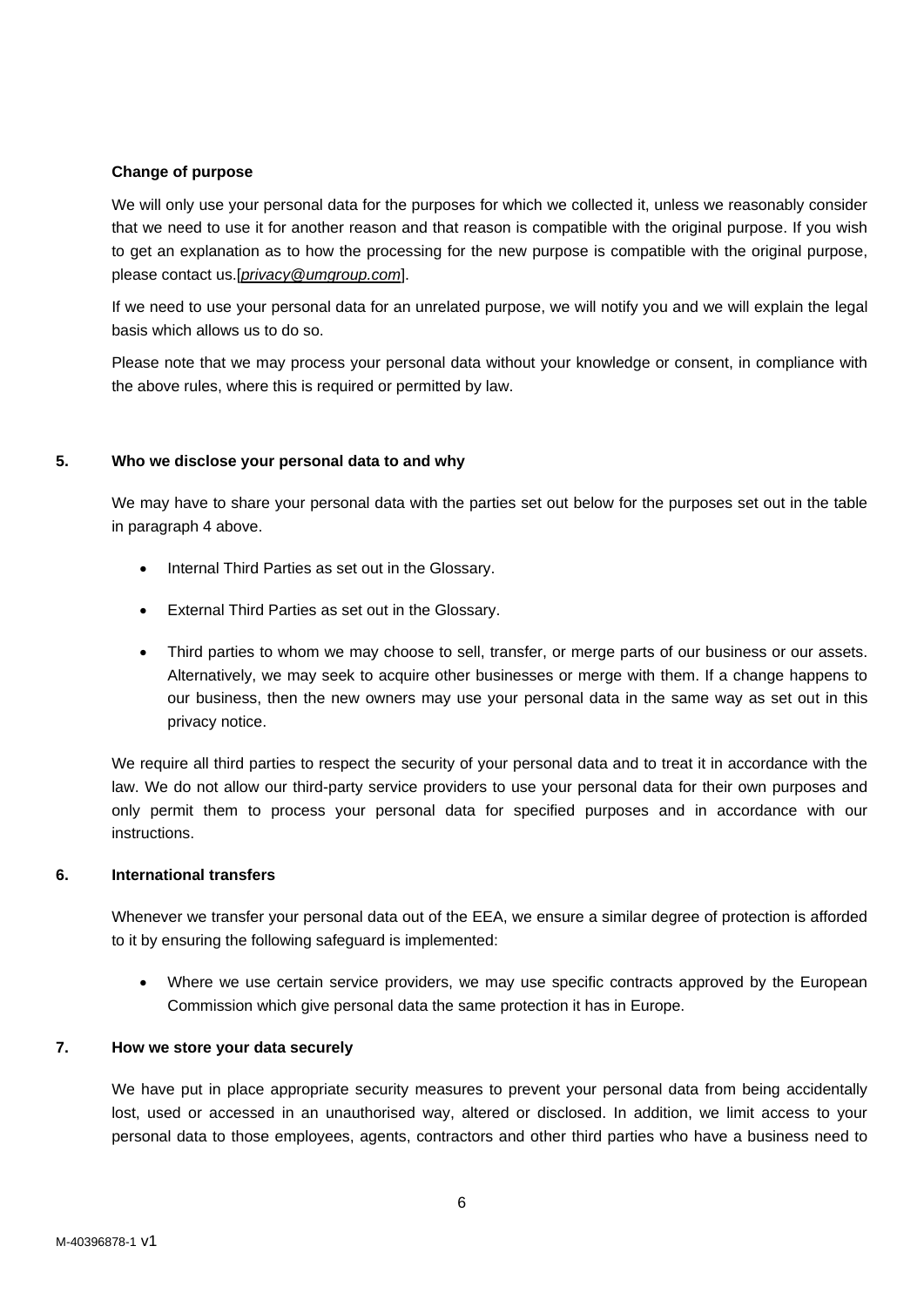know. They will only process your personal data on our instructions and they are subject to a duty of confidentiality.

We have put in place procedures to deal with any suspected personal data breach and will notify you and any applicable regulator of a breach where we are legally required to do so.

#### <span id="page-6-0"></span>**8. Data retention**

#### **How long will you use my personal data for?**

We will only retain your personal data for as long as necessary to fulfil the purposes we collected it for, including for the purposes of satisfying any legal, accounting, or reporting requirements.

To determine the appropriate retention period for personal data, we consider the amount, nature, and sensitivity of the personal data, the potential risk of harm from unauthorised use or disclosure of your personal data, the purposes for which we process your personal data and whether we can achieve those purposes through other means, and the applicable legal requirements.

Details of retention periods for different aspects of your personal data are available in our retention policy which you can request from us by contacting us [*[privacy@umgroup.com](mailto:privacy@umgroup.com)*].

In some circumstances you can ask us to delete your data: see *Request erasure* below for further information.

In some circumstances we may anonymise your personal data (so that it can no longer be associated with you) for research or statistical purposes in which case we may use this information indefinitely without further notice to you.

#### <span id="page-6-1"></span>**9. What rights you have in relation to your personal data and how you can exercise these rights**

Under certain circumstances, you have rights under data protection laws in relation to your personal data. Please click on the links below to find out more about these rights:

You have the right to make a complaint at any time to the Information Commissioner's Office (ICO), the UK supervisory authority for data protection issues (www.ico.org.uk). Address: Information Commissioner's Office Wycliffe House, Water Ln, Wilmslow SK9 5AF, UK Tel: 0303 123 1113 Email: *[casework@ico.org.uk](mailto:casework@ico.org.uk)*.

We would, however, appreciate the chance to deal with your concerns before you approach the ICO so please contact us in the first instance.

When we receive a complaint from a person we make up a file containing the details of the complaint. This normally contains the identity of the complainant and any other individuals involved in the complaint.

We will only use the personal information we collect to process the complaint and to check on the level of service we provide.

We usually have to disclose the complainant's identity to whoever the complaint is about. This is inevitable where, for example, the accuracy of a person's record is in dispute. If a complainant doesn't want information identifying him or her to be disclosed, we will try to respect that. However, it may not be possible to handle a complaint on an anonymous basis.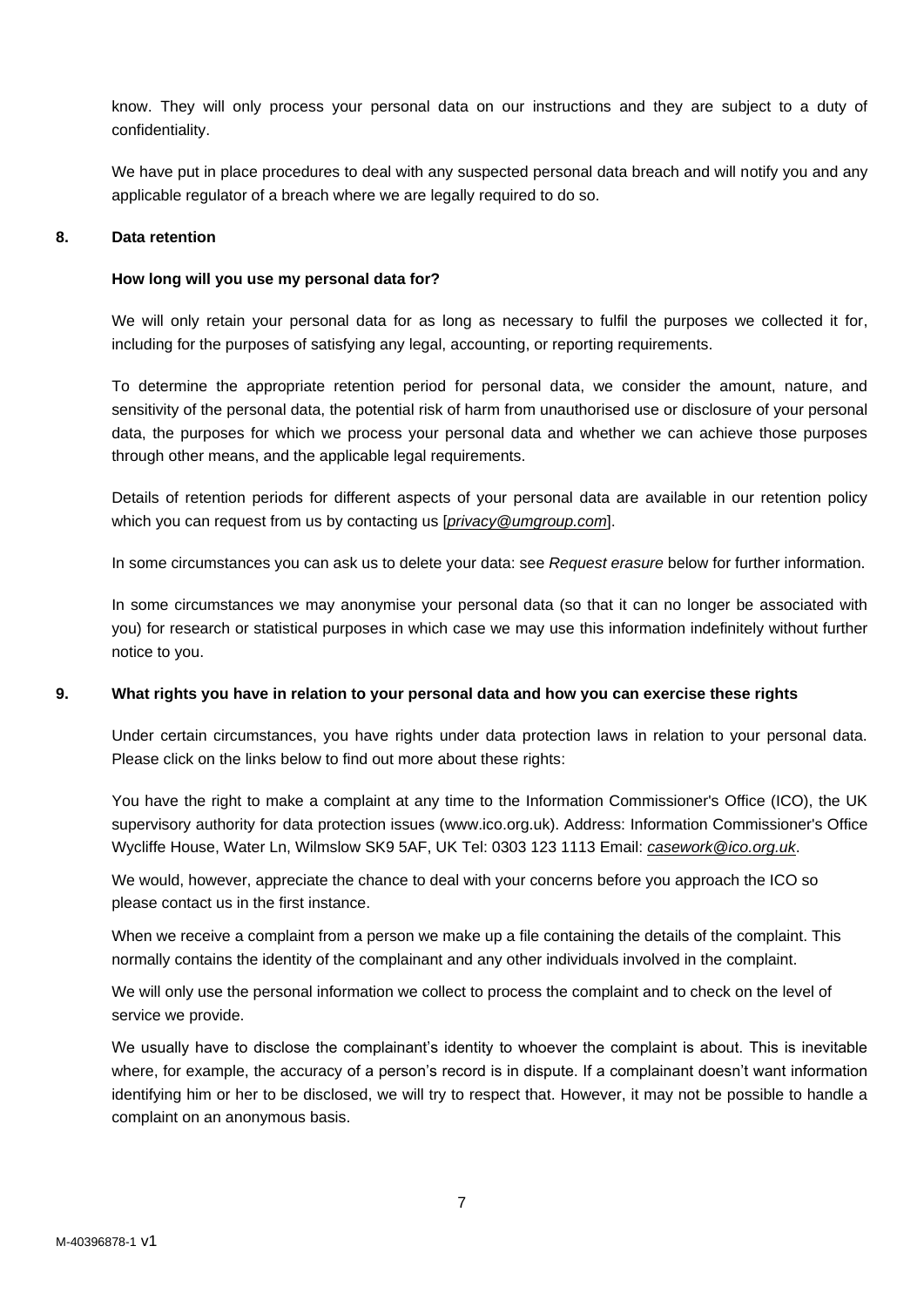We will keep personal information contained in complaint files in line with our retention policy. This means that information relating to a complaint will be retained for two years from closure. It will be retained in a secure environment and access to it will be restricted according to the 'need to know' principle.

Similarly, where enquiries are submitted to us we will only use the information supplied to us to deal with the enquiry and any subsequent issues and to check on the level of service we provide

You have the right to:

- **Request access** to your personal data (commonly known as a "data subject access request"). This enables you to receive a copy of the personal data we hold about you and to check that we are lawfully processing it.
- **Request correction** of the personal data that we hold about you. This enables you to have any incomplete or inaccurate data we hold about you corrected, though we may need to verify the accuracy of the new data you provide to us.
- **Request erasure** of your personal data. This enables you to ask us to delete or remove personal data where there is no good reason for us continuing to process it. You also have the right to ask us to delete or remove your personal data where you have successfully exercised your right to object to processing (see below), where we may have processed your information unlawfully or where we are required to erase your personal data to comply with local law. Note, however, that we may not always be able to comply with your request of erasure for specific legal reasons which will be notified to you, if applicable, at the time of your request.
- **Object to processing** of your personal data where we are relying on a legitimate interest (or those of a third party) and there is something about your particular situation which makes you want to object to processing on this ground as you feel it impacts on your fundamental rights and freedoms. You also have the right to object where we are processing your personal data for direct marketing purposes. In some cases, we may demonstrate that we have compelling legitimate grounds to process your information which override your rights and freedoms.
- **Request restriction of processing** of your personal data. This enables you to ask us to suspend the processing of your personal data in the following scenarios: (a) if you want us to establish the data's accuracy; (b) where our use of the data is unlawful but you do not want us to erase it; (c) where you need us to hold the data even if we no longer require it as you need it to establish, exercise or defend legal claims; or (d) you have objected to our use of your data but we need to verify whether we have overriding legitimate grounds to use it.
- **Request the transfer** of your personal data to you or to a third party. We will provide to you, or a third party you have chosen, your personal data in a structured, commonly used, machine-readable format. Note that this right only applies to automated information which you initially provided consent for us to use or where we used the information to perform a contract with you.
- **Withdraw consent at any time** where we are relying on consent to process your personal data. However, this will not affect the lawfulness of any processing carried out before you withdraw your consent. If you withdraw your consent, we may not be able to provide certain products or services to you. We will advise you if this is the case at the time you withdraw your consent.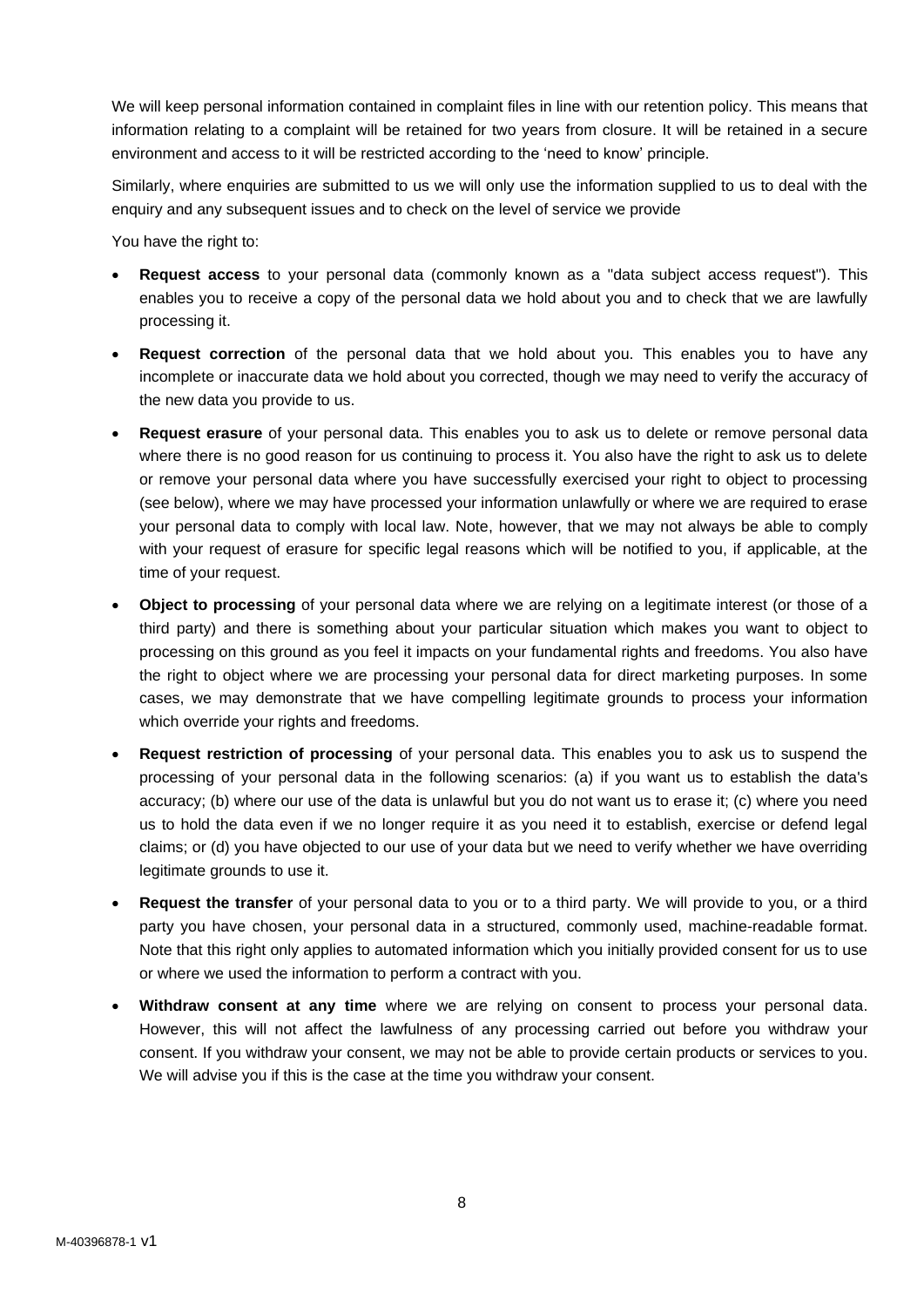If you wish to exercise any of the rights set out above, please contact us [*[privacy@umgroup.com](mailto:privacy@umgroup.com)*].

## **No fee usually required**

You will not have to pay a fee to access your personal data (or to exercise any of the other rights). However, we may charge a reasonable fee if your request is clearly unfounded, repetitive or excessive. Alternatively, we may refuse to comply with your request in these circumstances.

## **What we may need from you**

We may need to request specific information from you to help us confirm your identity and ensure your right to access your personal data (or to exercise any of your other rights). This is a security measure to ensure that personal data is not disclosed to any person who has no right to receive it. We may also contact you to ask you for further information in relation to your request to speed up our response.

## **Time limit to respond**

We try to respond to all legitimate requests within one month. Occasionally it may take us longer than a month if your request is particularly complex or you have made a number of requests. In this case, we will notify you and keep you updated.

## <span id="page-8-0"></span>**10. Glossary**

## **LAWFUL BASIS**

**Legitimate Interest** means the interest of our business in conducting and managing our business to enable us to give you the best service/product and the best and most secure experience. We make sure we consider and balance any potential impact on you (both positive and negative) and your rights before we process your personal data for our legitimate interests. We do not use your personal data for activities where our interests are overridden by the impact on you (unless we have your consent or are otherwise required or permitted to by law). You can obtain further information about how we assess our legitimate interests against any potential impact on you in respect of specific activities by contacting us [*[privacy@umgroup.com](mailto:privacy@umgroup.com)*].

**Performance of Contract** means processing your data where it is necessary for the performance of a contract to which you are a party or to take steps at your request before entering into such a contract.

**Comply with a legal or regulatory obligation** means processing your personal data where it is necessary for compliance with a legal or regulatory obligation that we are subject to.

# **THIRD PARTIES**

# **Internal Third Parties**

Other companies in the UMG Group and wider W&R Barnett Limited group acting as joint controllers or processors and who are based in the EEA and who may provide IT and system administration services and undertake leadership reporting.